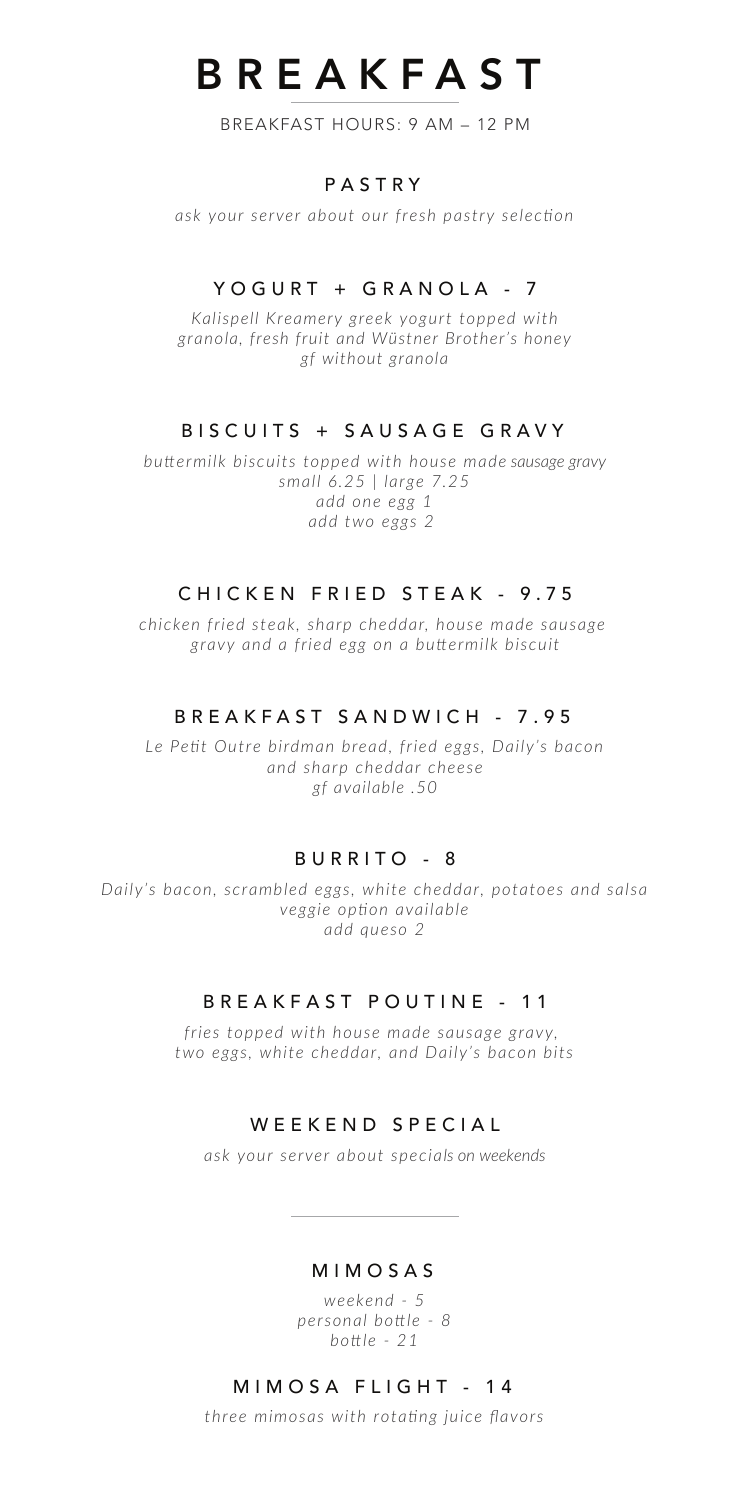# LUNCH + DINNER

MONDAY – FRIDAY: 11 AM - CLOSE SATURDAY - SUNDAY: 12 PM – CLOSE

#### CAMBIE FRIES - 12

*seasoned fries topped with braised pork, house pickled onions and white alabama bbq sauce*

### POUTINE - 10.75

*fries smothered with hot brown gravy and melted white cheddar cheese curds*

## MINI CORN DOGS - 8.75

*pick one - cambie sauce | queso 1 | ranch | honey mustard*

#### PRETZEL BITES - 8.75

*pick one - cambie sauce | queso 1 | ranch | honey mustard*

#### FRIED CAULIFLOWER - 8.95

*buffalo | bang bang | rotating sauce*

#### SEASONED FRIES - 5 . 5

*add queso 2*

#### CHEF'S CHEESE BOARD - 17.5

*chef's selection of 5 cheeses, fruit, accoutrements and bread*

## CHARCUTERIE BOARD - 19

*chef's selection of 3 cheeses, 3 cured meats, fruit, accoutrements and bread*

#### TORTILLA C HIPS WITH

SALSA - 5.5 QUESO - 7.5 SALSA + QUESO - 8

## SOUP OF THE DAY - 6

*add Le Petit Outre dinner roll .50*

## KIDS BASKET - 9

mini corn dogs | pretzel bites | grilled cheese | plain cheeseburger 1 *choice of plain fries or chips queso 1*

*Consuming raw or undercooked meats, poultry, seafood, shellfish, or eggs may increase your risk of foodborne illness*

> *Pre-Authorized cards will show a pending charge of \$1 Open tabs will be charged an 18% gratuity after closing.*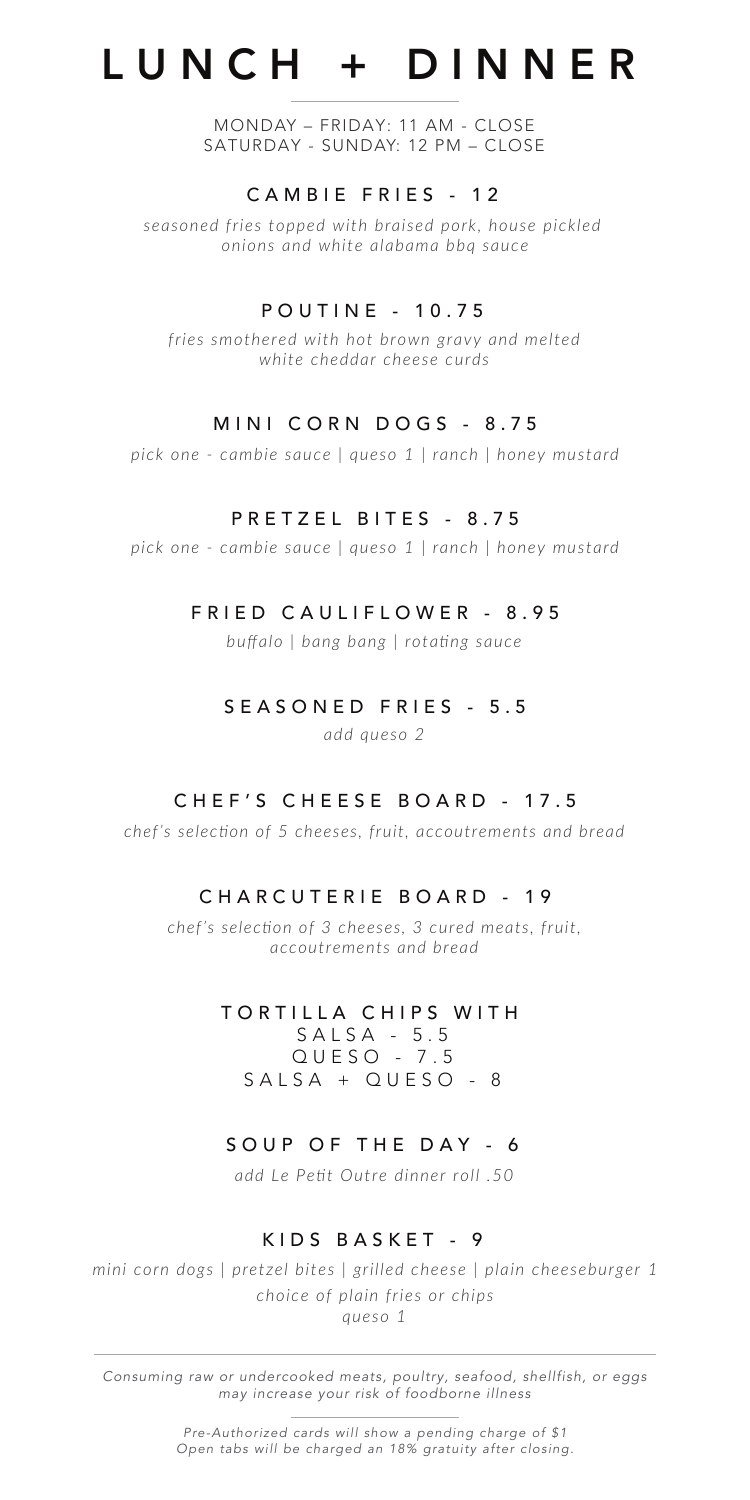# LUNCH + DINNER

### APPLE CHEDDAR KALE SALAD - 11

*fresh baby kale tossed in a house made apple cider honey vinaigrette with toasted almonds, craisins, spiced pepitas, sharp cheddar and honey crisp apples*

> *gf vegan available add chicken 4*

#### ITALIAN SANDWICH - 14.5

*Le Petit Outre bread topped with three cured meats, provolone, lettuce, tomato, pepperoncinis and whole grain mustard vinaigrette with choice of side gf available .50*

#### CAMBIE BURGER - 14.95

*beef patty topped with caramelized onions, Daily's bacon, sharp white chedda<sup>r</sup>, burger sauce and veggies with choice of side veggie patty available gf a<sup>v</sup>ailable .50*

#### CHICKEN SANDWICH - 14.95

*house marinated and hand breaded chicken topped with a chili sesame glaze, cambie sauce slaw, pickles and jalapeños with choice of side*

#### SEASONAL WRAP - 14.5

*ask your server about today's wrap with choice of side*

#### DAILY SPECIAL

*ask your server about today's special*

#### FISH + CHIPS FRIDAY - 14.5

*fried cod in a house made crispy beer batter served with house made tartar sauce with choice of plain or seasoned fries*

#### choice of sid e

*chips | plain fries | seasoned fries | house salad soup 2 | kale salad 2*

#### COOKIE ROTATOR - 1 . 5

BIG DIPPER ICE CREAM HALF PINT - 5

#### ICE CREAM SANDWICH - 4